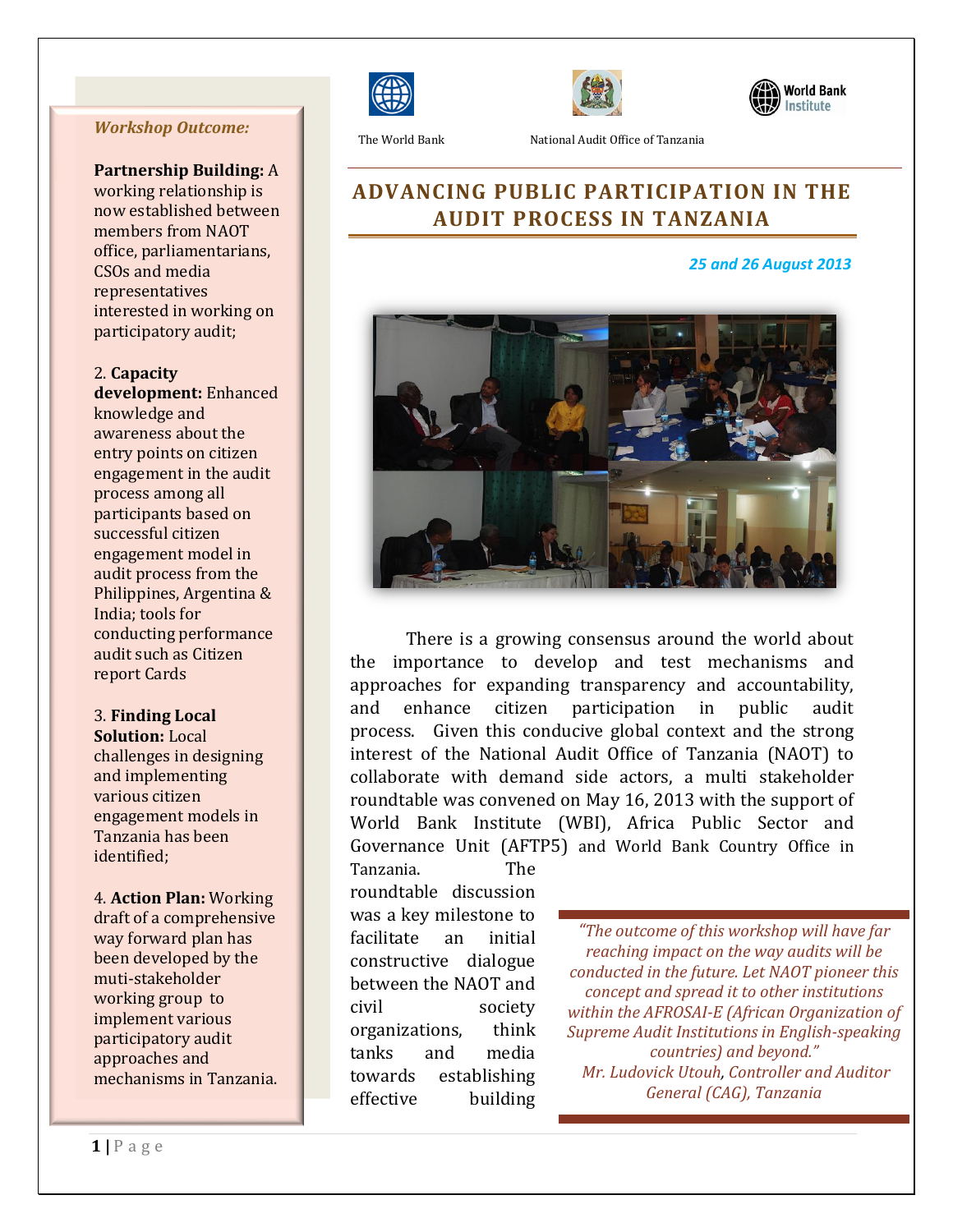blocks for the creation of a multi-stakeholder collaborative platform that would ensure sustainable and structured public participation in audit process in Tanzania. Responding to a specific demand from the multi-stakeholder group, a workshop was organized in August 25-26, 2013, for targeted capacity building support and knowledge exchange between NAOT, CSOs and media representatives around challenges and opportunities for a more collaborative approach in the audit process in Tanzania. Below are the summary of the proceedings from the workshop:

### **Key Highlights of the Discussion**

The following broad topics were discussed during the workshop 1) How to build partnership among NAOT and CSOs and media groups i.e. the strategic entry points 2) How has participatory audit been implemented in other parts of the world, and how can similar approaches be implemented in Tanzania 3) how to develop a strategy where CSOs and media can act as catalyst for action i.e. a roadmap.

### **Understanding the concept of participatory audit**

Participants were introduced to the concept of participatory audit. The term "participatory audit" can be explained as citizen's groups':

- $\checkmark$  Participation in audits planning;
- $\checkmark$  Participation in audit implementation, by means of joint audits;
- $\checkmark$  Participation in follow-up: involving citizens in monitoring compliance with audits' recommendations; and
- $\checkmark$  Participation in dissemination of audit findings and recommendation.

**Identifying specific Entry Points** The following graphics highlights the strategic entry points that were identified by the participants.



*"To increase awareness that a vigilant and involved citizenry promotes greater accountability, special audit teams with both COA auditors and average citizens have been conducting value-for-money or performance audits of selected government programs." Ma. Gracia Pulido-Tan, Chairperson, Commission of Audi (COA), Philippines*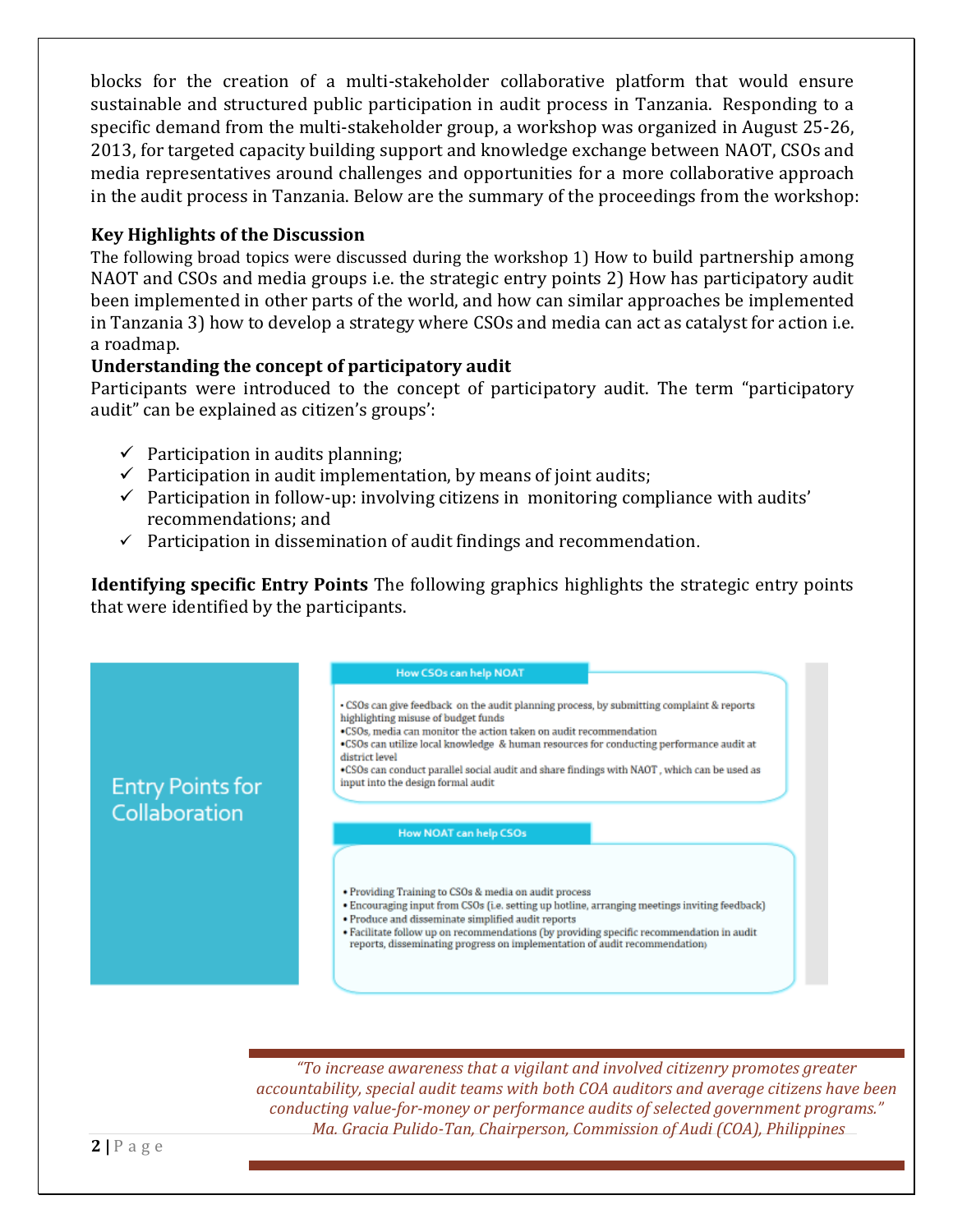**Showcasing Successful citizen engagement model in audit process from around the world** Experts from Philippines, India and Argentina shared their insight and inspiration behind designing and implementing various participatory audit approaches and tools with their Tanzanian counterparts.

- 1) Ms. Gracia Pulido-Tan, Chairperson of the Commission on Audit (COA) in the Philippines, gave presentation on the new initiative of involving CSOs in Citizens' Participatory Audit. She explained the process of empanelment, contracting and capacity building of CSO partners by COA and their involvement in the audit process. Chairperson Tan's presentation can be accessed by clicking [here.](file://wb.ad.worldbank.org/UFS$/wb424165/RedirectedFolders/Desktop/WBI%20Tanzania%20CPA%20Presentation%20V2.pptx)
- 2) In her presentation on social audits in India, Ms Sowmya Kidambi, Director of the Society for Social Audits, shared her experience on how demand side stakeholders can participate in public audit, specifically "during the audit stage" by showcasing a successful example of Andhra Pradesh, India on how the state has established an independent and autonomous body under the name of Society for Social Audit, Accountability and Transparency (SSAAT) which is responsible for facilitating conduct of social audit by the rural poor . Ms. Kidambi's presentation can be assessed by clicking [here.](file://wb.ad.worldbank.org/UFS$/wb424165/RedirectedFolders/Desktop/Social%20Audit%20Tanzania.pptx)
- 3) Mr. Renzo Lavin, Co-Director, Civil Association for Equality and Justice (ACIJ), explained the context and origin, methodology, results and impact of implementing participatory audit planning in Argentina. Mr. Lavin's presentation can be accessed by clicking [here.](file://wb.ad.worldbank.org/UFS$/wb424165/RedirectedFolders/Desktop/Participatory%20planning.pptx)

During the workshop, tools such as Citizen Report Card (CRC) and Community Score Card (CSC) were presented by Fariji L. Mishael, M&E Specialist from the Tanzania Social Action Fund. The workshop also highlighted existing (but nascent) partnership between NOAT and CSO groups such as HakiElimu and Policy Forums.

The following roadmap came out as part of the discussion during various sessions



# Participatory Audit In Tanzania: Roadmap